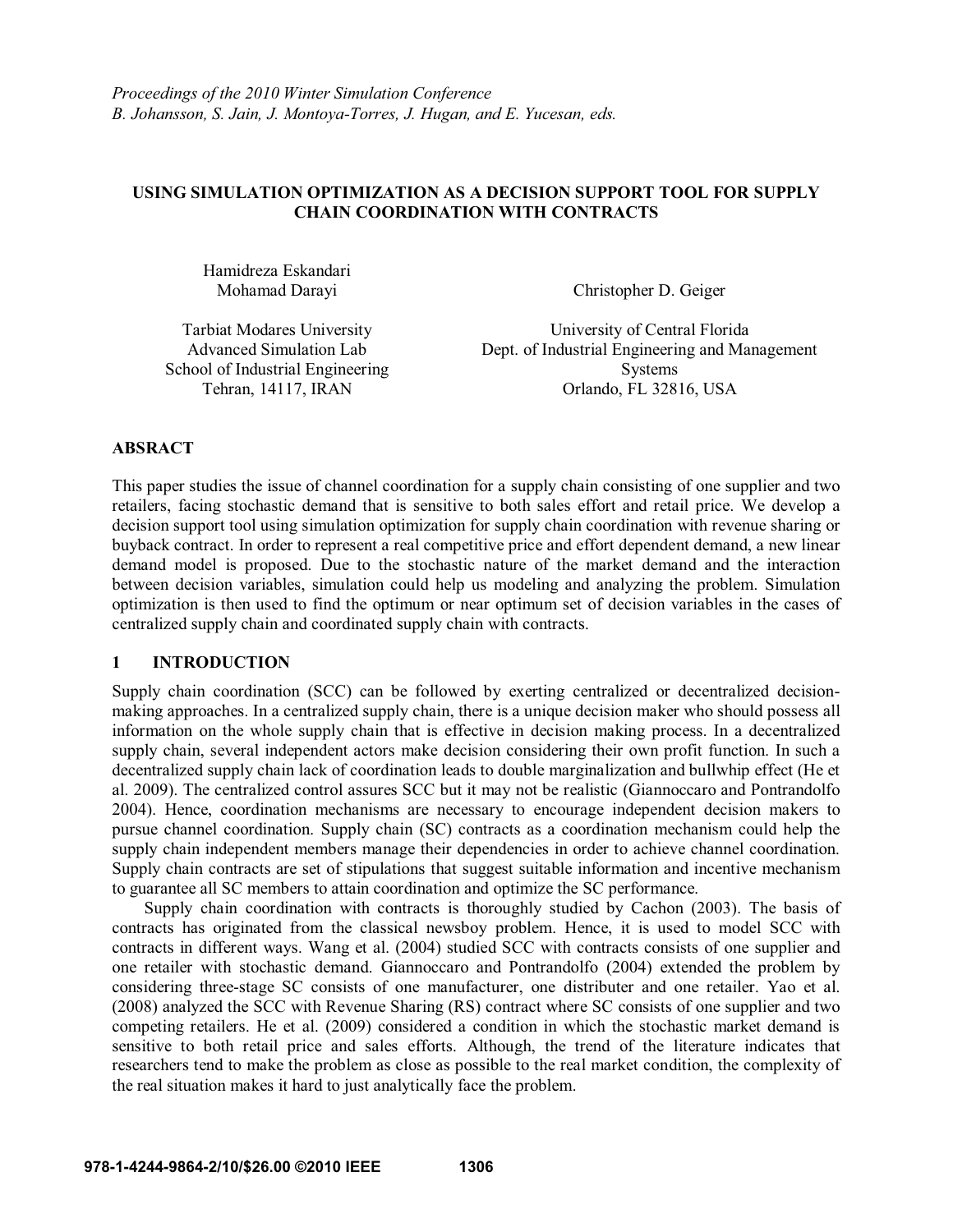We consider a supply chain with a supplier and two competing retailers. The retailers face a random demand that is sensitive to both retail prices and sales efforts. The two retailers are equally powerful to compete in a common market. Knowing the characteristics of demand, the supply chain members try to tune the contracts parameters to achieve channel coordination. Assuming a single period stochastic demand with known cost parameters and competing factors, two types of contracts have been discussed. In a decentralized supply chain, retailers define their order quantities considering their profit function. It is shown that in the case of centralized supply chain considering the whole SC profit function, the amount of order quantities increased and it is beneficial just for the supplier not for the retailers (Cachon 2003). It is the problem that how we could set the contracts parameters to induce the retailers associating in the SCC mechanisms. Buy back and RS contracts have been used to achieve supply chain coordination. In the buyback contract, supplier purchases unsold products in retailers to share their risks, however, in RS contract, supplier reduces the wholesale price and in turn retailers share their revenue with the supplier (Arshinder et al. 2009).

 This paper studies the issue of channel coordination for a SC consisting of one supplier and two retailers, facing stochastic demand that is sensitive to both sales effort and retail price. It differs from traditional supply chain contracting literature in three aspects. First, we consider a SC with two competing retailers facing stochastic demand that is sensitive to both sales effort and retail price. Second, we develop a new linear demand model that could better represent the sensitivity of each retailer demands to the prices and sales efforts mutually. Third, our simulation optimization decision support tool could make it possible for us to analyze contracts' effects and investigate exerting different contracts.

## **2 PROBLEM FORMULATION**

### **2.1 Model Assumptions**

The trading process is defined as follows. The supplier sets the identical wholesale price *W* for two competing retailers. According to the retail price, their marginal costs and common market demand, the retailers determine their orders quantity. We suppose that the retailers could sell their unsold goods at the end of the selling season at the price of the salvage value. The model is based on some principle assumptions as follows:

- -The model is based on price and effort dependent stochastic demand.
- -The retailers competing factors affect the demand.
- The two retailers are equally powerful to compete in one common market.
- -The price and sales effort are retailer tools to enhance their market shares.
- The supplier has infinite production capacity and the production is adjusted according to the market demand.
- -Salvage value, goodwill value and marginal costs are equal at both retailers.
- -Contract parameters are equal for both retailers.

## **2.2 Notations and Mathematical Formulation**

We follow mathematical formulation from the centralized supply chain to the coordinated decentralized supply chain with contracts. Preceding model development, the notations are described as follows:

## *Model parameters*

- $S<sub>s</sub>$  salvage value per unit at the end of period at the supplier
- $G_s$  goodwill cost at supplier per shortage unit  $C_s$  production cost per unit at the supplier
- 
- $C_s$  production cost per unit at the supplier<br> $S_r$  salvage value per unit at the end of peri salvage value per unit at the end of period at the retailers
- $G<sub>r</sub>$  goodwill cost at retailers per shortage unit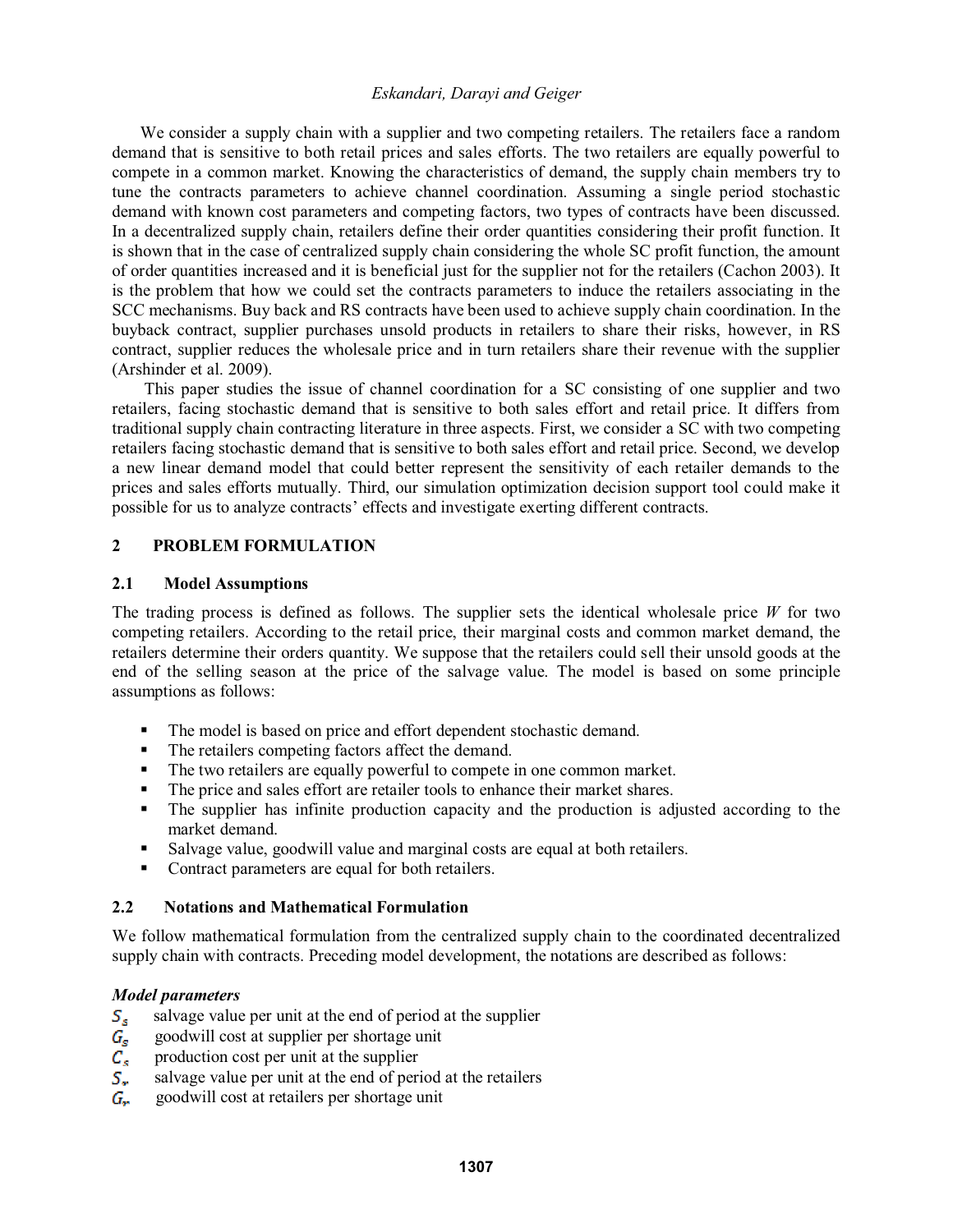- $\mathcal{C}_{\bullet}$  marginal cost at the retailers per unit
- $W$  wholesale price

#### *Decision variables in the cases of Decentralized SC and Centralized SC*

- **SQ** supplier production quantity
- $Q_{\rm sc}$  order quantities of supply chain
- $P_{r1}$  the retail price at the retailer number one
- $P_{r2}$  the retail price at the retailer number two
- $\epsilon_{r1}$  the effort level at the retailer number one to promote sales
- $e_{r2}$  the effort level at retailer number two to promote sales
- $Q_{r1}$  order quantity of the retailer number one
- $Q_{r2}$  order quantity of the retailer number two

### *Decision variables for contracts (buyback and revenue sharing)*

- $\beta$  the return credit (buyback rate)
- the fraction of retailers' revenue shared with supplier

 $W^{RS}$  wholesale price in the Revenue Sharing contract

### *Performance measures*

 $\Pi_i^i$  denotes expected profits of supply chain member *j* in the case of contract/noncontract *i*, where  $j = \{r\}$ : retailer one, *r2*: retailer two, *s*: supplier, *sc*: supply chain } and *i* = {*RS*: Revenue Sharing, *BB*: Buyback, *SC*: integrated or centralized supply chain, *NC*: No coordination}

#### **2.2.1 Price and Effort Dependent Demand**

The price and effort dependent stochastic demand regarding competition factors between retailers awfully affect our mathematical and simulation model. The price dependent demand for two competing retailers in a common market is defined as Eq. (1) in the marketing literature (Yao et al. 2008, 2009; Padmanabhan and Png 1997; Jeuland and Shugan 1998).

$$
D_{ri}(P_{ri}, P_{rj}) = \alpha - \lambda P_{ri} + \gamma P_{ri} \qquad i = 1,2 \quad and \quad j = 3 - i \tag{1}
$$

Where  $P_{ri}$  denotes the price at the retailer i,  $\alpha$  represents the original demand of the common market for retailer i,  $\lambda$  represents retailer i store-level factor that affect consumers' sensitivity to retail price and  $\gamma$ denotes the competitive factor. To make price and effort dependent demand stochastic, a random variable  $\mu$ , with density function *f* and cumulative distribution function *F* is added to the  $D_{ri}(P_{ri}, P_{ri})$ , as shown in  $Eq.(2)$ .

$$
X_i = D_{ri}(P_{ri}, P_{rj}) + \mu \qquad i = 1,2 \quad and \quad j = 3 - i \tag{2}
$$

Although Eq. (2) does not satisfy all the competitive market conditions but it is worth using it as an acceptable price dependent demand function (Yao et al. 2009). It is important to recognize that in real markets, different price intervals affect the store-level factor and competitive factor. It means that in the case of higher prices, a rise in selling prices of 1 dollar decreases the primary demand more than the case of rise of 1 dollar in lower selling prices. Also, when the selling prices at the retailers pass the market thresholds, it is realistic that they will lose more loyal customers than before. In brief, Eq. (2) does not consider the price dependent nature of competing factor and store-level factor.

In this paper we try to improve the price dependent stochastic demand function such that competitive factors and store-level factors updating through different prices thresholds  $(\eta_1, \eta_2, \eta_3)$  are considered. We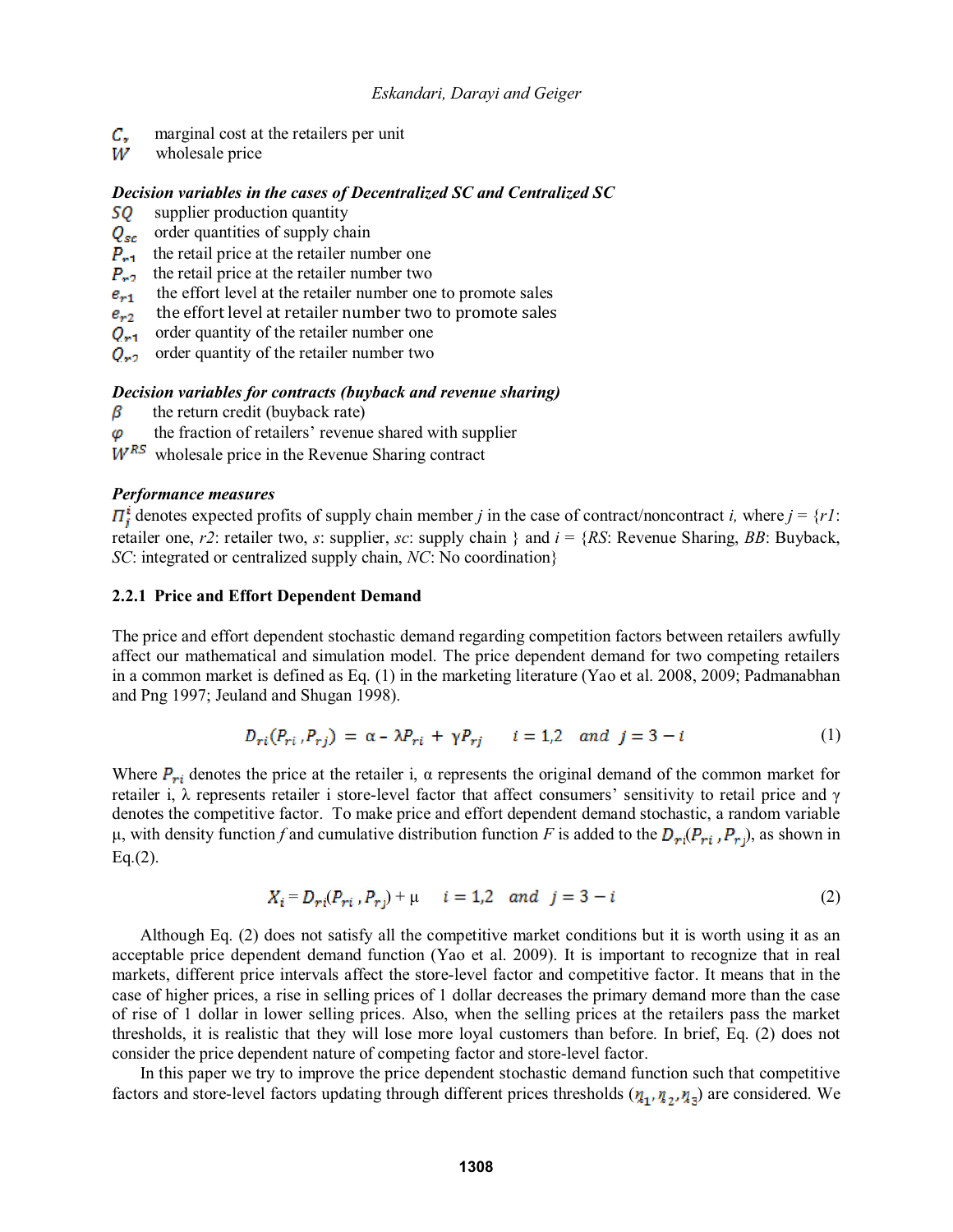suppose that store-level factor  $\lambda_{ik}$  and competitive factor  $\gamma_{il}$  changes through three different price intervals. We develop a new competitive price and effort dependant stochastic demand function as follows in Eq.(3).

$$
D_{ri}(P_{ri}, P_{rj}, e_{ri}, e_{rj}) = \alpha - \lambda_{ik} * (P_{ri} - \eta_k - 1) + \gamma_{il} * (P_{rj} - P_{ri}) + \Psi * e_{ri} - \psi * e_{rj}
$$
(3)  
\n $i = 1,2$  and  $j = 3 - i$  and  $k = 1,2,3$   
\nIf  $P_{ri} \ge \eta_3$  Then  $k = 3$   
\nIf  $P_{ri} \ge \eta_3$  Then  $k = 3$   
\nIf  $P_{rj} \ge \eta_3$  Then  $l = 3$   
\nIf  $\eta_2 \le P_{ri} < \eta_3$  Then  $k = 2$   
\nIf  $P_{ri} < \eta_2$  Then  $l = 2$   
\nIf  $P_{ri} < \eta_2$  Then  $l = 1$   
\n $\lambda_{i1} < \lambda_{i2} < \lambda_{i3}$  Then  $l = 1$   
\n $\lambda_{i1} < \lambda_{i2} < \lambda_{i3}$  then  $l = 1$   
\n $\lambda_{i1} < \lambda_{i2} < \lambda_{i3}$  then  $l = 1$   
\n $\lambda_{i1} < \gamma_{i2} < \gamma_{i3}$   
\n $\lambda_{i1} < \gamma_{i2} < \gamma_{i3}$   
\n $\lambda_{i1} < \gamma_{i2} < \gamma_{i3}$   
\n $\lambda_{i2} < \gamma_{i3}$ 

Where common notations have the same meanings as the traditional price dependent stochastic demand function in marketing literature. We define  $\eta_{\mu}$  as a market selling price threshold. Considering market sensitivity to the rise of price at retailers in different intervals, we could appraise  $\eta_k$   $(\eta_1, \eta_2, \eta_3)$ . Let  $\lambda_{ik}$ be the store-level factor at retailer *i* which is influenced by selling price at this retailer. We use  $\gamma_{il}$  as a competitive factor which is affected by selling price at the rival retailer. Let  $e_{ri}$  represents a single effort level at the retailer *i* to show the retailer activities to promote the sales,  $\frac{1}{2}$  and  $\frac{1}{2}$  represent effort level effect and rival effort level impact on the market primary demand sequentially. We use  $X_i$  as a function to consider the randomness in market demand. Here  $\mu$  denotes the random variable that realizes the stochastic feature of the market demand. Considering market demand variability, we could fit the best distribution function to the  $\mu$ . Here, we suppose that f and F represent probability density function and cumulative distribution function of  $\mu$  consecutively.

#### **2.2.2 Cases of No Coordination**

To realize the usefulness of contracts in supply chain coordination, four cases have been developed. The first one is of 'Decentralized SC' in which SC members act independently. The retailers decide their selling prices, effort levels and order quantities considering their own profit. The second one is of 'Centralized SC' in which decision variables are defined considering sum of supply chain members' profit as an objective function. It has been shown that in the case of 'Centralized SC' retailers profits diminishes in comparison with the case of 'Decentralized SC' (He et al. 2009). In the third and fourth cases we explore a decision variable set in which coordination is realized through RS or buyback contract.

#### *Case 1: Decentralized SC*

In the case of 'Decentralized SC' supply chain members act independently. Considering their own profit function, each retailer determines selling prices, effort levels and order quantities. Let  $S_{ri}(Q_{ri}, P_{ri}, P_{rj}, e_{ri}, e_{rj})$  represent retailer *i* expected sales,  $I_{ri}(Q_{ri}, P_{ri}, P_{ri}, e_{ri}, e_{rj})$  represent retailer *i* expected left over inventory and  $GW_{ri}$  denote retailer *i* goodwill value that is lost because of the inventory shortage. These are shown as follows in Eq. (4), Eq. (5) and Eq. (6).

$$
S_{ri}(Q_{ri}, P_{ri}, P_{rj}, e_{ri}, e_{rj}) = \begin{cases} Q_{ri} & I \in Q_{ri} \le X_i(P_{ri}, P_{rj}, e_{ri}, e_{rj}, \mu) \\ X_i(P_{ri}, P_{rj}, e_{ri}, e_{rj}, \mu) & I \in Q_{ri} > X_i(P_{ri}, P_{rj}, e_{ri}, e_{rj}, \mu) \end{cases}
$$
(4)

$$
L_{ri}(Q_{ri}, P_{ri}, P_{rj}, e_{ri}, e_{rj}) =\begin{cases} Q_{ri} - S_{ri}(Q_{ri}, P_{ri}, P_{rj}, e_{ri}, e_{rj}) & \text{if } Q_{ri} > X_i(P_{ri}, P_{rj}, e_{ri}, e_{rj}, \mu) \\ 0 & \text{otherwise} \end{cases}
$$
(5)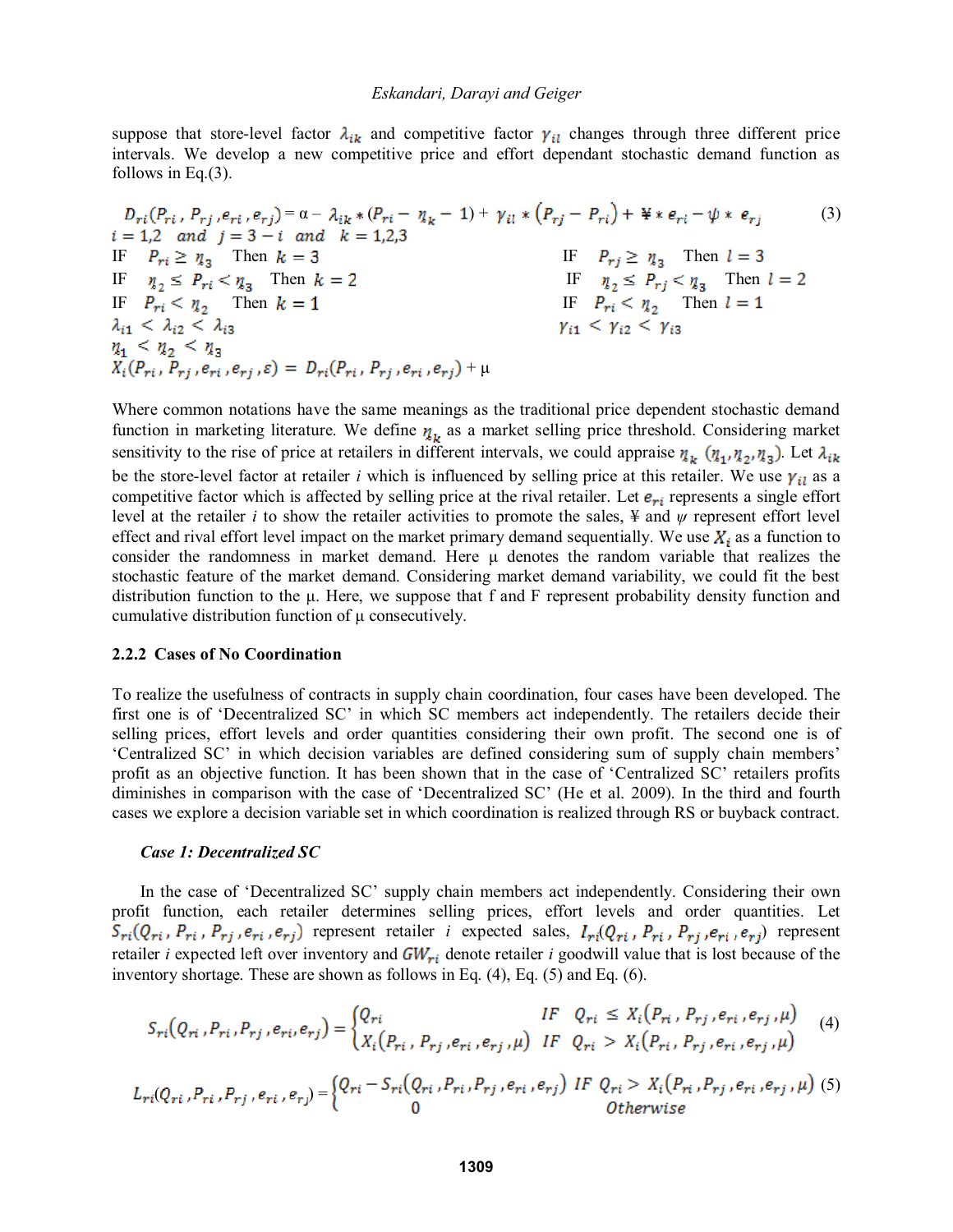$$
GW_{ri}(Q_{ri}, P_{ri}, P_{rj}, e_{ri}, e_{rj}) = \begin{cases} X_i(P_{ri}, P_{rj}, e_{ri}, e_{rj}, \mu) - Q_{ri} & \text{IF } Q_{ri} < X_i(P_{ri}, P_{rj}, e_{ri}, e_{rj}, \mu) \\ 0 & \text{Otherwise} \end{cases} \tag{6}
$$

The retailers' profit function is given in Eq. (7). Here  $g(e_{ri})$  represents the retailer's cost of making an effort level  $e_{ri}$ . Retailers' profit function consists of revenues from selling product and salvages minus cost of lost goodwill value, selling effort and ordering costs.

$$
\Pi_{ri}^{NC} = P_{ri} \Big( S_{ri} (Q_{ri}, P_{ri}, P_{rj}, e_{ri}, e_{rj}) \Big) - C_r (Q_{ri}) - G_r (GW_{ri}) - W(Q_{ri}) - g(e_{ri}) \n+ S_r \Big( L_{ri} (Q_{ri}, P_{ri}, P_{rj}, e_{ri}, e_{rj}) \Big) \qquad i = 1,2
$$
\n(7)

Thus, the optimal policy for each retailer is obtained by maximizing expected profit function Eq. (8).

$$
Maximize E\left[\Pi_{ri}^{NC}(P_{ri}, e_{ri}, Q_{ri})\right]
$$
  
\n
$$
P_{ri}, P_{rj}, e_{ri}, e_{rj}, Q_{ri}, Q_{rj}
$$
  
\ns.t..  
\n
$$
P_{ri}, P_{rj}, e_{ri}, e_{rj}, Q_{ri}, Q_{rj} \ge 0
$$
  
\n(8)

Here, it is realistic for each retailer to consider her/his rival's expected profit function, because as shown in Eq. (3) selling prices and effort levels of the retailers affect their market demand mutually. Thus, in this paper we consider Eq.  $(9)$  as an objective function to set the decision variables in the case of 'No coordination'.

$$
Maximize \{Min\{E[T_{ri}^{NC}], E[T_{ri}^{NC}]\}\} \qquad i = 1, 2 \text{ and } j = 3 - i
$$
  
\n
$$
P_{ri}, P_{rj}, e_{ri}, e_{rj}, Q_{ri}, Q_{rj}
$$
  
\ns.t:  
\n
$$
P_{ri}, P_{rj}, e_{ri}, e_{rj}, Q_{ri}, Q_{rj} \ge 0
$$
 (9)

### *Case 2: Centralized SC*

In the case of 'Centralized SC; the whole SC system is considered as a single entity whose expected profit needs to be optimized. Hence, the decision variables are set such that they satisfy Eq. (10).

$$
II_{sc}^{SC} = P_{ri} S_{ri} (Q_{ri}, P_{ri}, P_{rj}, e_{ri}, e_{rj}) + S_{r} L_{ri} (Q_{ri}, P_{ri}, P_{rj}, e_{ri}, e_{rj}) - G_{r} G W_{ri} - C_{r} Q_{ri} - g(e_{ri}) + P_{rj} S_{rj} (Q_{rj}, P_{ri}, P_{rj}, e_{ri}, e_{rj}) + S_{r} L_{rj} (Q_{rj}, P_{ri}, P_{rj}, e_{ri}, e_{rj}) - G_{r} G W_{rj} - g(e_{rj}) - C_{s} SQ + S_{r} (SQ - Q_{ri} - Q_{rj}) - G_{s} G W_{s} \qquad i = 1,2 \text{ and } j = 3 - i \nMaximize  $E[I_{sc}^{SC}]$   
\n
$$
P_{ri}, P_{rj}, e_{ri}, e_{rj}, Q_{ri}, Q_{rj} s.t.
$$
\n
$$
P_{ri}, P_{rj}, e_{ri}, e_{rj}, Q_{ri}, Q_{rj} \ge 0
$$
\n(10)
$$

It has been shown that in the case of 'Centralized SC' retailers' profits diminished in comparison with the case of 'no coordination' (Arshinder et al. 2009). Although, some researchers such as He et al. (2009) show that RS and buyback contracts couldn't coordinate a SC with price and effort dependent stochastic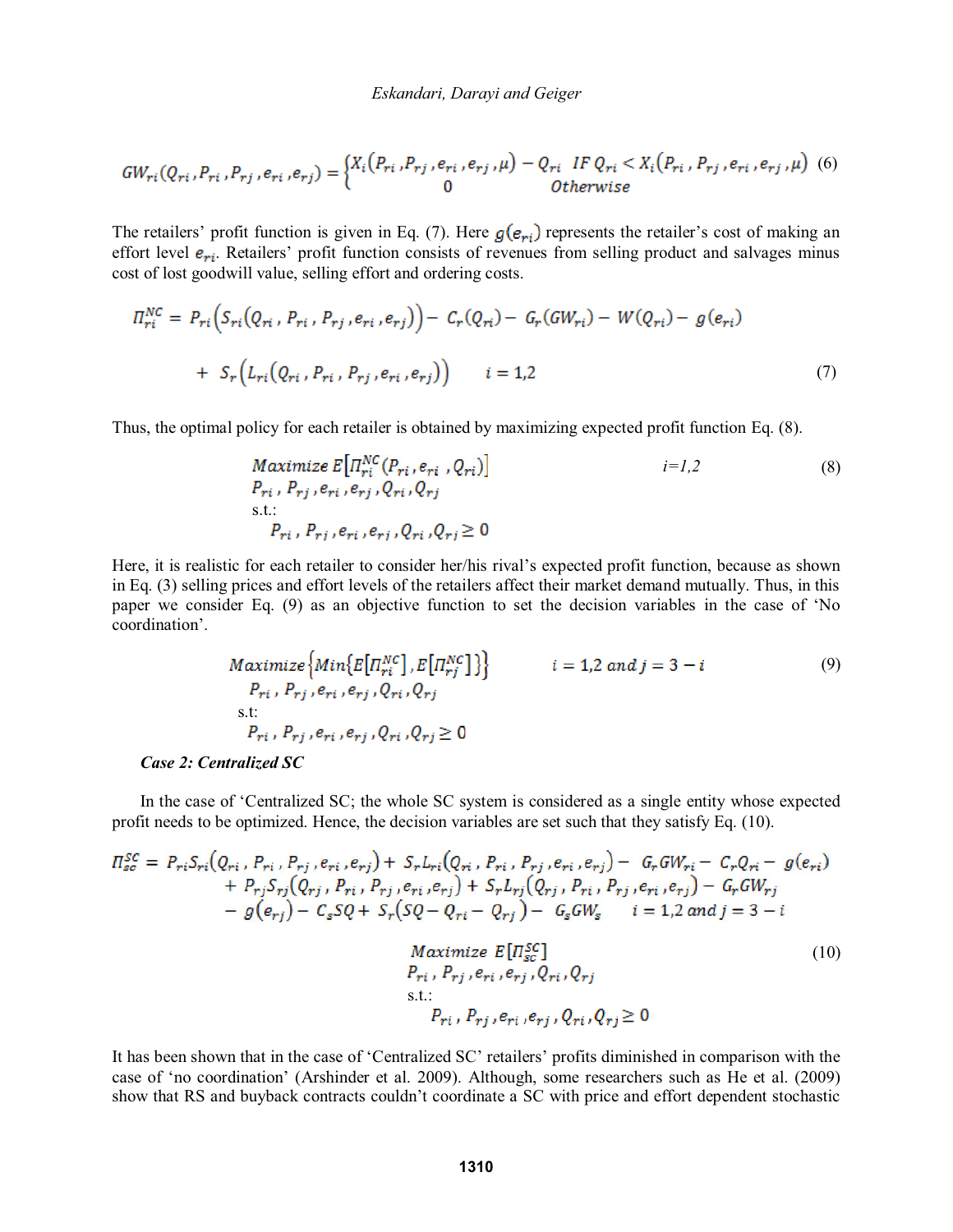demand, our new demand function as shown in Eq. (3) makes it possible for us to coordinate the SC by tuning the contract parameters. The complexity of the model and its random characteristics make it difficult for us to solve the problem analytically. As it will be discussed later, numerical experiment in Section 4 and the significant half-widths for each performance measure show that uncertainty is a big issue in this problem. Thus, in this paper we use simulation optimization approach as a decision support tool to pursue a set of decision variables that coordinate the SC using RS or buyback contracts.

#### **2.2.3 Coordination with Contract**

The retailers may not be interested to be the part of a Centralized SC due to the reduction in their profits. The supply chain contracts are used to mutually share risks and rewards. We say that a contract coordinates a SC if exerting the contract let the SC keep its Centralized case's decision variables set and each SC member's profit is at least as much as the case of No coordination.

#### *Case 3: Coordination with buyback contract*

With a buyback contract the supplier pays the retailers  $\beta$  per unit remaining at the end of the period. A retailer should not profit from leftover inventory, so assume  $\beta \leq W$  (Cachon, 2003). Fixing the decision variables are found in the Centralized case, we try to find  $\beta$  value through the Eq. (11)

$$
Maximize \left\{ Min \left\{ \frac{\pi_{ri}^{BB}}{\pi_{ri}} / \frac{\pi_{pj}^{DC}}{\pi_{ri}} \right\}, \frac{\pi_{sj}^{BB}}{\pi_{rj}^{DC}} \right\}
$$
\n
$$
= 1, 2 \text{ and } j = 3-i
$$
\n
$$
= 1, 2 \text{ and } j = 3-i
$$
\n
$$
= 1, 2 \text{ and } j = 3-i
$$
\n
$$
= 1, 2 \text{ and } j = 3-i
$$
\n
$$
= 1, 2 \text{ and } j = 3-i
$$
\n
$$
= 1, 2 \text{ and } j = 3-i
$$
\n
$$
= 1, 2 \text{ and } j = 3-i
$$
\n
$$
= 1, 2 \text{ and } j = 3-i
$$
\n
$$
= 1, 2 \text{ and } j = 3-i
$$
\n
$$
= 1, 2 \text{ and } j = 3-i
$$
\n
$$
= 1, 2 \text{ and } j = 3-i
$$
\n
$$
= 1, 2 \text{ and } j = 3-i
$$
\n
$$
= 1, 2 \text{ and } j = 3-i
$$
\n
$$
= 1, 2 \text{ and } j = 3-i
$$
\n
$$
= 1, 2 \text{ and } j = 3-i
$$
\n
$$
= 1, 2 \text{ and } j = 3-i
$$
\n
$$
= 1, 2 \text{ and } j = 3-i
$$
\n
$$
= 1, 2 \text{ and } j = 3-i
$$
\n
$$
= 1, 2 \text{ and } j = 3-i
$$
\n
$$
= 1, 2 \text{ and } j = 3-i
$$
\n
$$
= 1, 2 \text{ and } j = 3-i
$$
\n
$$
= 1, 2 \text{ and } j = 3-i
$$
\n
$$
= 1, 2 \text{ and } j = 3-i
$$
\n
$$
= 1, 2 \text{ and } j = 3-i
$$
\n
$$
= 1, 2 \text{ and } j = 3-i
$$
\n
$$
= 1, 2 \text{ and } j = 3-i
$$
\n
$$
= 1,
$$

#### *Case 4: Coordination with revenue sharing contract*

With a RS contract the supplier decreases the wholesale price to  $W^{RS}$ , in return retailers share revenue of selling products and salvages with the supplier. Let  $1 - \varphi$  be the fraction of supply chain revenue the retailers keep, so  $\varphi$  is the fraction supplier earns (Cachon, 2003; Arshinder et al. 2009). Fixing the decision variables are found in the Centralized case, we try to find  $\varphi$  and  $W^{RS}$  value through Eq. (12).

$$
Maximize \left\{ Min \left\{ \frac{\pi_{ri}^{RS}}{m_{ri}} / \frac{R_{rj}^{DC}}{m_{ri}^{DC}}, \frac{\pi_{sc}^{RS}}{m_{rj}^{SC}} / \frac{R_{sc}^{SC}}{m_{s}^{SC}} \right\} \right\}
$$
\n
$$
S.t.: \quad \lim_{\substack{\pi_{ri}^{RS} \geq \pi_{ri}^{DC} \\ \pi_{rj}^{RS} \geq \pi_{ri}^{DC} \\ \pi_{s}^{RS} \geq \pi_{s}^{NC} \\ 0 \leq \varphi \leq 1} \tag{12}
$$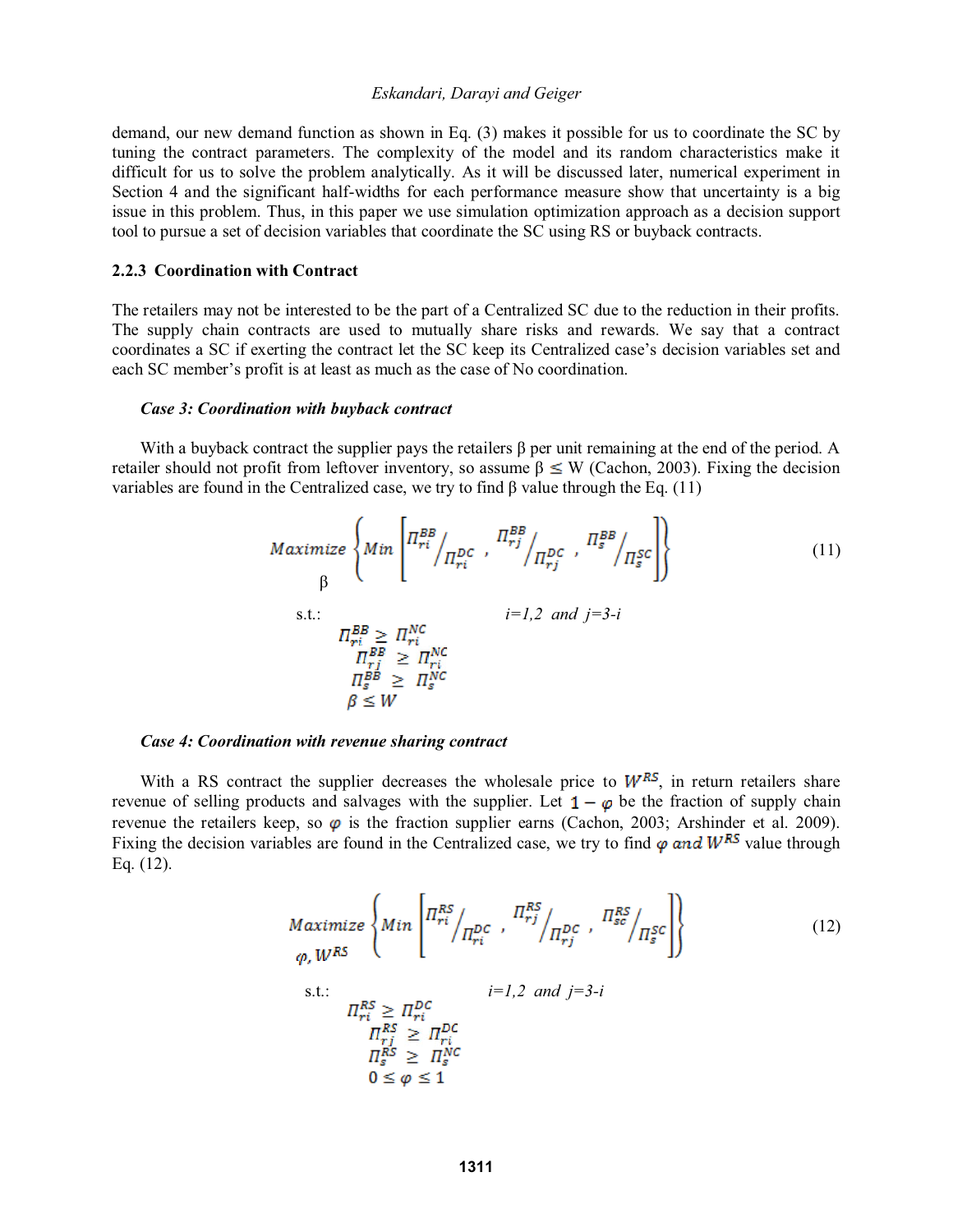## **3 DECISION SUPPORT TOOL**

In this paper we use simulation optimization approach as a decision support tool to pursue a set of decision variables that coordinate the SC using revenue sharing or buyback contract. Simulation can be used to study processes that are too complex to permit analytical model formulation and/or evaluation (Sarhangian et al. 2008). The mathematical model illustrated in Section 2 is too complex to analytically evaluate and find optimum or close to optimum set of contract parameters to coordinate the SC. Above all, the uncertain nature of demand and its effect on the performance measures could satisfy our use of simulation optimization as a decision support tool. Significant half-widths resulted in the numerical example just for a normal demand with zero mean and moderate standard deviation confirm that uncertainty is a big issue here in this problem. We develop a simulation model using popular Arena software (Kelton et al. 2007). OptQuest optimization software which is provided with Arena helps us finding optimum or close to optimum set of contract parameters.

### **3.1 Simulation Model**

Simulation can be used to study processes that are too complex to permit analytical model formulation and/or evaluation. The mathematical model illustrated in Section 2 is too complex to analytically evaluate and find optimum or close to optimum set of contract parameters to coordinate the SC. The complexity can be due to the stochastic nature of the market demand  $(\mu)$  and the interaction between decision variables  $(P_{ri}, P_{rj}, e_{ri}, e_{rj}, Q_{ri}, Q_{rj})$ . Simulation model can adequately map the real world systems, as they actually exist. In this case, a simulation model is used to estimate the output performance measure, here called as objective function, of the complex system.

In this study, the popular Arena software is used to build a simulation model for the described SC with stochastic price and effort dependent competitive market demand (Figure 1). The model is verified by developing the model in a modular manner, substituting constants for random variables and manually checking the results.



Figure 1: General simulation model with Arena

Figure 2 presents a conceptual illustration of the proposed simulation model. This is a general framework of what exactly occurs in simulation runs for each entity, which is a market demand.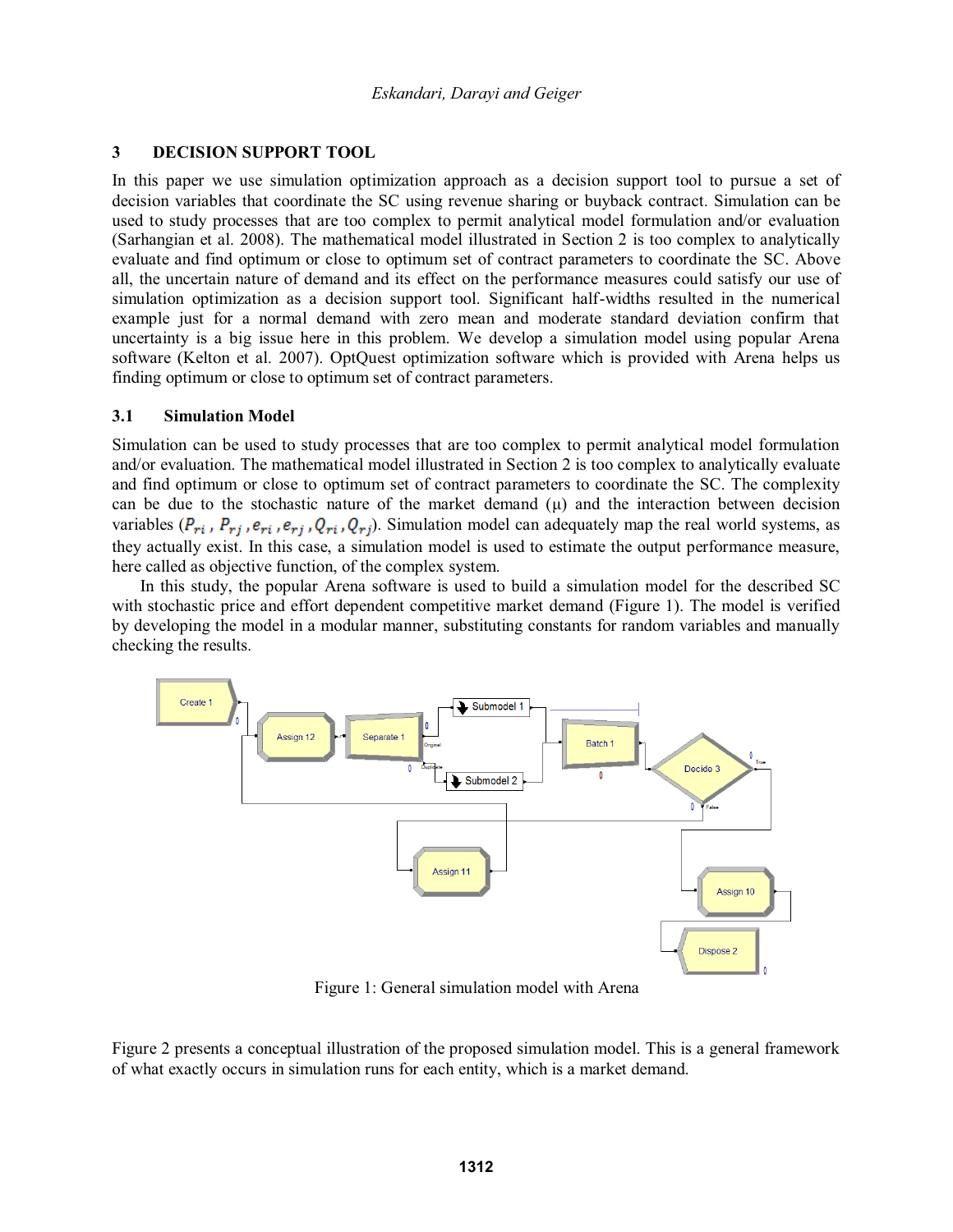

Figure 2: A conceptual illustration of the proposed simulation model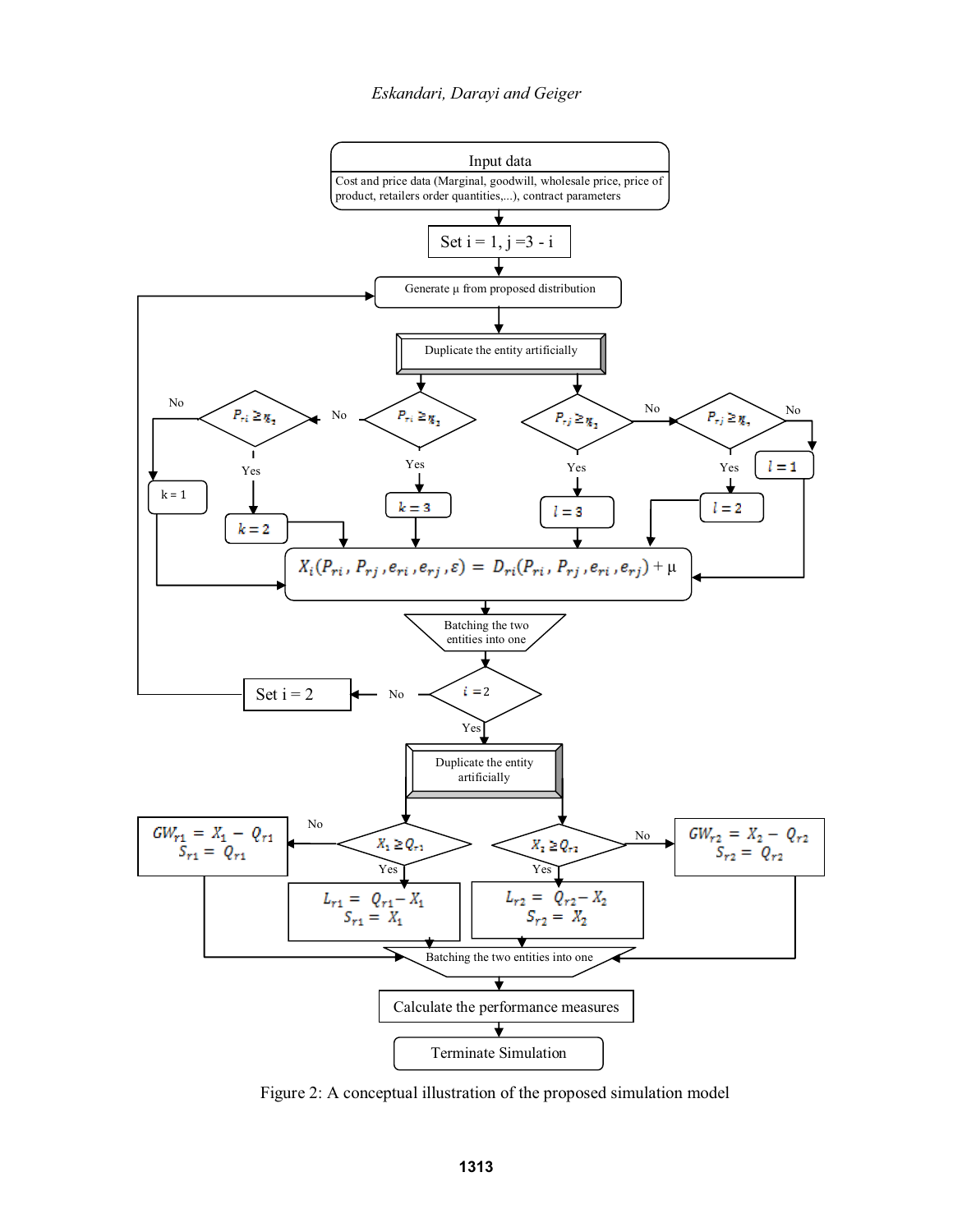#### **3.2 Simulation Optimization**

The complexities and uncertainties in real world systems are the main reason that simulation is often chosen as a basis for handling the decision problems associated with those systems. The optimization of simulation models often deals with the situation in which the interest is to find which of a large number of sets of model specifications lead to optimal output performance (April et al. 2003). One of the popular methods to optimize simulated systems is using metaheuristics. In this mechanism, simulation model is treated as a black-box, i.e. only the inputs and outputs of the simulation model are observed. At each iteration, the metaheuristic optimizer chooses a set of values for input variables and uses the output value generated by the simulation model to make decision regarding the selection of the next trial solution with the goal of finding optimal values for decision variables.

In this study, we use OptQuest optimization software, which is provided with Arena, to find the optimum or close to optimum set of contract parameters. OptQuest, combines the metaheuristics of Tabu search, Scatter search and Neural Networks into a single, composite search algorithm to provide maximum efficiency in identifying new scenarios (April et al. 2003; Glover et al. 2000). In this problem, OptQuest searches for the best set of decision variables  $(P_{ri}, P_{rj}, e_{ri}, e_{rj}, Q_{ri}, Q_{rj})$  in the cases of Centralized SC and Decentralized SC to maximize SC profit function (11) and retailers profits function (9) subsequently. Then, we run the simulation model using these sets of decision variables, and save the outputs in each cases. Fixing the decision variables as their values in the case of Centralized SC and using outputs of the case of Decentralized supply chain as constraints for the optimization model (11,12), we use OptQuest to search the best set of contract parameters ( $W^{RS}$ ,  $\varphi$ ,  $\beta$ ) that coordinate the SC in the case of exerting each contract (Figure 3).



Figure 3: Simulation Optimization Based Decision Support Tool

#### **4 NUMERICAL EXAMPLE**

In this section, we will use a numerical example to illustrate how our simulation optimization decision support tool can help us exert revenue sharing or buyback to coordinate a SC. Experimental parameters are listed in Table 1. Adjusting simulation model parameters through Table 1, we use OptQuest tool to find the decision variable set  $(P_{ri}, P_{rj}, e_{ri}, e_{rj}, Q_{ri}, Q_{rj}, SQ)$  in the case of Decentralized supply chain and Centralized SC through Eq. (9) and Eq. (10). Number of replications is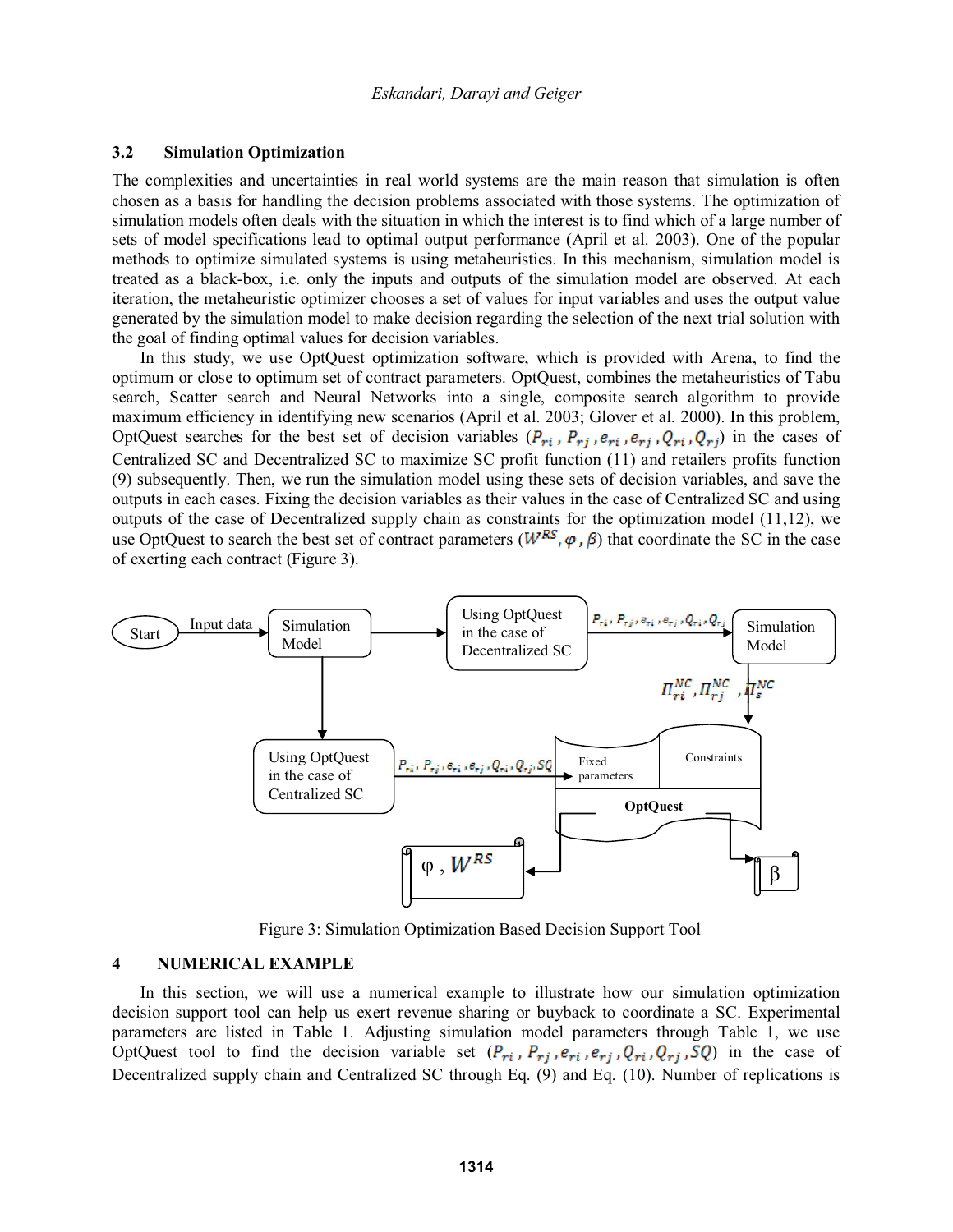set to 35. Some of the control variables such as  $Q_{ri}$ ,  $Q_{rj}$ ,  $SQ$  are set as a discrete variable to represent the real market condition. The optimum or near optimum set of decision variables is shown in Table 2.

| Table 1. Parameters set used in the Numerical Example |                    |                                       |                      |             |  |  |  |  |
|-------------------------------------------------------|--------------------|---------------------------------------|----------------------|-------------|--|--|--|--|
| $S_{\rm s}$ 6                                         | $\alpha$ : 200     | $n_{\rm g}$ : 26                      | $\mu$ : NORM (0, 30) | $y_{i3}$ 15 |  |  |  |  |
| $Gs$ 10                                               | $\lambda_{i1}$ 10  | $\eta_{\rm m}$ : 30                   | $\gamma_{i2}$ 10     | $y_{i1}$ 5  |  |  |  |  |
| $C_s$ 12                                              | $\lambda_{i2}:$ 15 | $\frac{1}{2}$ : 20                    | $C_{\bullet}$ : 2    |             |  |  |  |  |
| $W$ 20                                                | $\lambda_{i3}$ 30  | $\psi$ : 5                            | $G_{r}$ 14           |             |  |  |  |  |
| $S_r$ 4                                               | $n_{1}:23$         | $g(e_{ri}) = \overline{O} e_{ri}^2/2$ | U: 100               |             |  |  |  |  |

Table 1: Parameters set used in the Numerical Example

| Case                               | Outputs of the OptQuest |          |          |          |          | Performance measures for the optimum solutions |     |                    |                |                             |                     |                |                     |                |
|------------------------------------|-------------------------|----------|----------|----------|----------|------------------------------------------------|-----|--------------------|----------------|-----------------------------|---------------------|----------------|---------------------|----------------|
|                                    |                         |          |          |          |          | with 95% confidence interval ( $\alpha$ = .05) |     |                    |                |                             |                     |                |                     |                |
|                                    | $P_{r1}$                | $P_{T2}$ | $e_{r1}$ | $e_{r2}$ | $Q_{r1}$ | $Q_{r2}$                                       | SQ  | $\Pi_{r1}^i$       |                | $\Pi_{r2}^i$                | $\Pi_s^i$           |                | $\Pi_{sc}^i$        |                |
|                                    |                         |          |          |          |          |                                                |     | Mean<br>$_{\pm}$   | Half-<br>Width | Mean<br>Half-<br>士<br>Width | Mean<br>士           | Half-<br>Width | Mean<br>Ŧ.          | Half-<br>Width |
| No.<br>Coordination<br>(i:NC)      | 30.97                   | 29.19    | 1.00     | 1.00     | 139      | 172                                            | 342 | 742.88<br>$_{\pm}$ | 94.42          | 745.44<br>$_{\pm}$<br>89.71 | 2302.36<br>$_{\pm}$ | 38.29          | 3790.31<br>士        | 184.11         |
| Centralized<br><b>SC</b><br>(i:SC) | 30.04                   | 26.00    | 2.03     | 1.92     | 202      | 294                                            | 516 | 622.20<br>$\pm$    | 235.74         | 344.35<br>士<br>112.91       | 3848.84<br>$\pm$    | 89.02          | 4814.55<br>$^{\pm}$ | 335.20         |

Table 2: Optimum solutions obtained from the OptQuest

Figure 4 presents the coverage of the OptQuest's algorithm in the case of Centralized SC. Running the simulation model with the results of the OptQuest helps us to identify constraints of the cases of coordination with contracts through Eq. (11) and Eq. (12).



Figure 4: OptQuest optimum window for the Integrated Supply Chain

Fixing the decision variables as their values in the case of Centralized SC and using simulation results of the case of Decentralized supply chain as constraints for the optimization model (11,12), we use OptQuest to search the best set of contract parameters  $(W^{RS}, \varphi, \beta)$  that coordinate the SC in the case of exerting each contract. Table 3 presents the optimal set of contract parameters that coordinate the SC.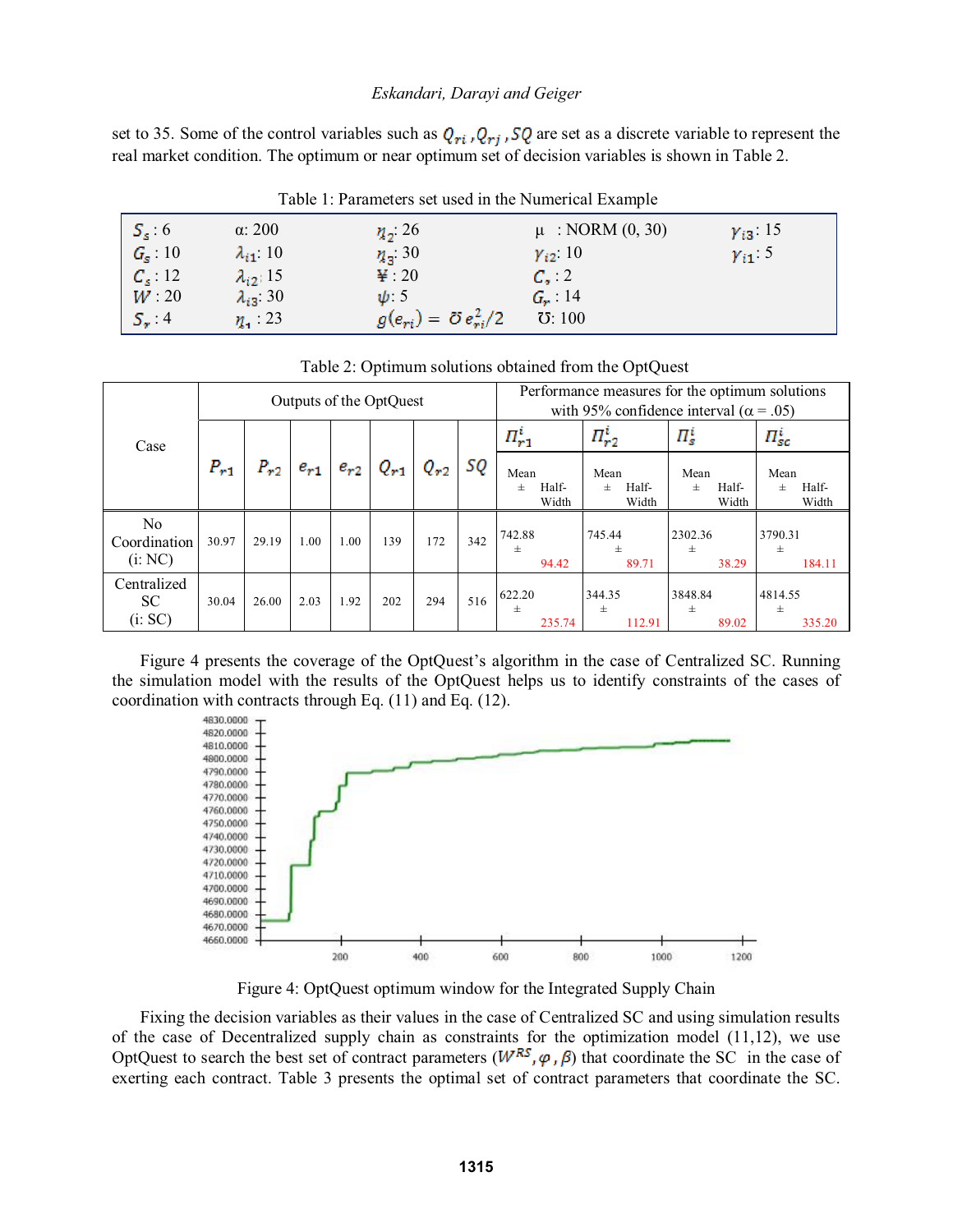Figure 5 and 6 present the coverage of the OptQuest's algorithm in the case of Coordination with contracts. The red line represents infeasible solutions and green line depicts feasible solutions.

| Coordination             | Contract parameters       |          |         | Simulation results using OptQuest outputs |                                              |                              |                              |            |
|--------------------------|---------------------------|----------|---------|-------------------------------------------|----------------------------------------------|------------------------------|------------------------------|------------|
|                          | Revenue<br><b>Sharing</b> |          | Buyback |                                           | Contract                                     |                              |                              |            |
| with Contract            | φ                         | $W^{RS}$ | β       | $\Pi_{r1}^t$                              | Пģ<br>$\Pi_{sc}^i$<br>$\prod_{r=2}^{\infty}$ |                              |                              | Efficiency |
|                          |                           |          |         | Half-<br>Mean $\pm$<br>Width              | Half-<br>Mean<br>Width<br>士                  | Half-<br>Mean $\pm$<br>Width | Half-<br>Mean $\pm$<br>Width |            |
| Revenue Sharing<br>i: RS | 0.487                     | 6.882    |         | 751.99<br>士<br>86.15                      | 835.62<br>士<br>49.73                         | 3227.57<br>土<br>200.72       | 4814.55<br>士<br>366.99       | 0.833      |
| Buyback<br>i: $\beta$    |                           |          | 18.523  | 1055.63<br>士<br>86.15                     | 755.83<br>士<br>49.73                         | 3119.45<br>士<br>200.72       | 4814.55<br>士<br>366.92       | 0.796      |

Table 3: Outputs of the OptQuest for the case of Coordination with contracts



Figure 5: OptQuest optimum window for the coordinated supply chain using Buyback contract case

--------------- $50$ 100 150 200 250 300 350 Simulation run

Figure 6: OptQuest optimum window for the coordinated supply chain using Revenue Sharing contract case

#### **5 CONCLUSIONS**

In this paper, using simulation optimization we develop a decision support tool for SCC with contracts. Channel coordination for a SC consisting one supplier and two retailers, facing stochastic demand that is sensitive to both sales effort and retail price is studied. We propose a new linear demand model in order to represent a real competitive price and effort dependent sensitivity. Due to the stochastic nature of the market demand and the interaction between decision variables, simulation is the most appropriate tool employed to model/analyze the SCC with contracts problem. Our simulation optimization decision support tool is then used to find the optimum or near optimum set of decision variables in the cases of Centralized SC or coordinated supply chain using contracts. Solving such problems with traditional mathematical techniques are usually time consuming and subject to rather restricting assumptions. The use of simulation modeling and optimization in the supply chain contracts problem has allowed us to effectively analyze and solve the problem in order to realize the channel coordination.

There are many interesting avenues for future research. In this paper we assume a two-stage supply chain. The model can be extended to consider a three-stage supply chain consisting a manufacturer, distributer and retailer facing such a price and effort dependent stochastic demand.